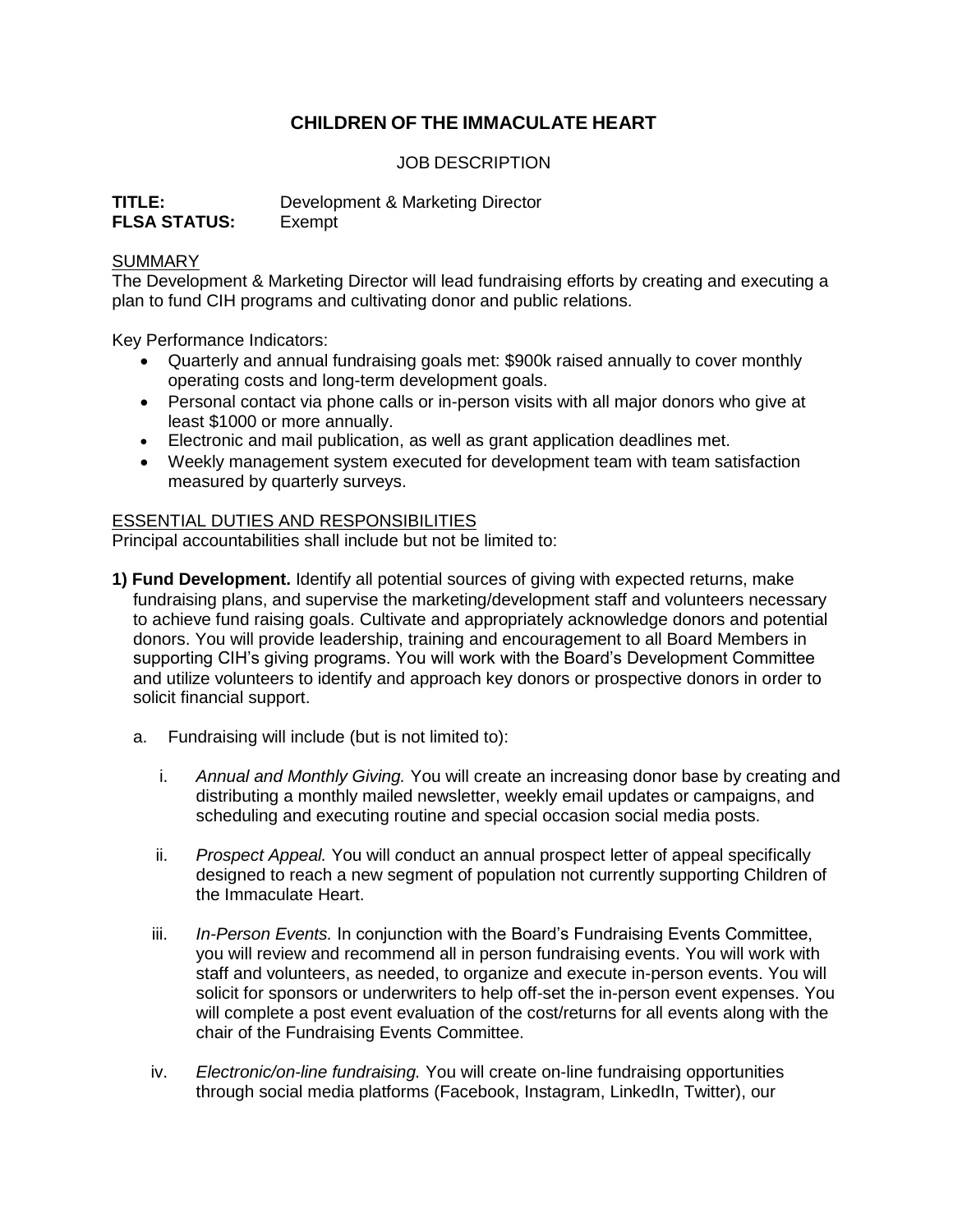website, webinars, Zoom meetings, and organize specific funding campaigns through Go-Fund-Me or a similar platform. You will incorporate CIH program videos into on-line fundraising campaigns.

- v. *Corporate Giving.* You will establish a corporate giving plan and utilize volunteers, executive staff and board members to assist in gift solicitation. You will track corporate interests and giving cycles to determine timing and the focus of gift requests.
- vi. *Planned Giving.* You will design and market planned giving opportunities to CIH supporters. You will cultivate a relationship with the San Diego Catholic Community Foundation to aid in maximizing planned giving through the SD CCF. You will foster an ongoing relationship with any current planned gift donors.
- vii. *Grant Writing.* You will identify the appropriate grants available that will support CIH programs and coordinate with financial staff to apply for the grants using up-to-date financials. You will secure renewals of annual grants that are currently benefiting CIH.
- viii. *Memorial Giving.* You will develop and administer a Memorial and Honor Gifts program. You will assure that all aspects of the program are complete and implemented including marketing, gift posting/reporting, and acknowledgement via cards to donor and family.
- ix. *Publications.* You will identify and prepare necessary publications for donor solicitation, marketing, wills and bequest program, etc., including newsletters, pamphlets, brochures, etc.
- x. *Donor Recognition.* You will oversee the appropriate acknowledgement and recognition of donors including thank you letters, lunches, etc. You will identify and cultivate all donors of \$500 or more.
- xi. *Planning.* You will design an annual, written fund development plan including staff, volunteers, objectives, and budget.
- b. *Policies & Procedures.* You will design and revise, as needed, written policies that reflect the purpose and direction of CIH's fund development programs. Formal policies require the approval of the Board of Directors.
- **2) Manage DonorView Contact and Donor Information.** You will supervise the Fund Development staff to assure timely and accurate gift posting, monthly and annual reports, donor records, mail merge functions, word processing, communications and miscellaneous directories and lists. You will use and extract the information to further fundraising goals, newsletters and ensure the information in DonorView is kept up-to-date.
- **3) Staff Supervision & Professional Development.** The Development & Marketing Director is responsible for leading the marketing and development team and supervising the department's staff. It is imperative to provide direction for this department, utilizing staff skills to accomplish the overall fundraising objectives of the organization. CIH's management and accountability systems are to be utilized to facilitate this process, along with evaluating performance. You will hire and terminate staff as needed in coordination with the Executive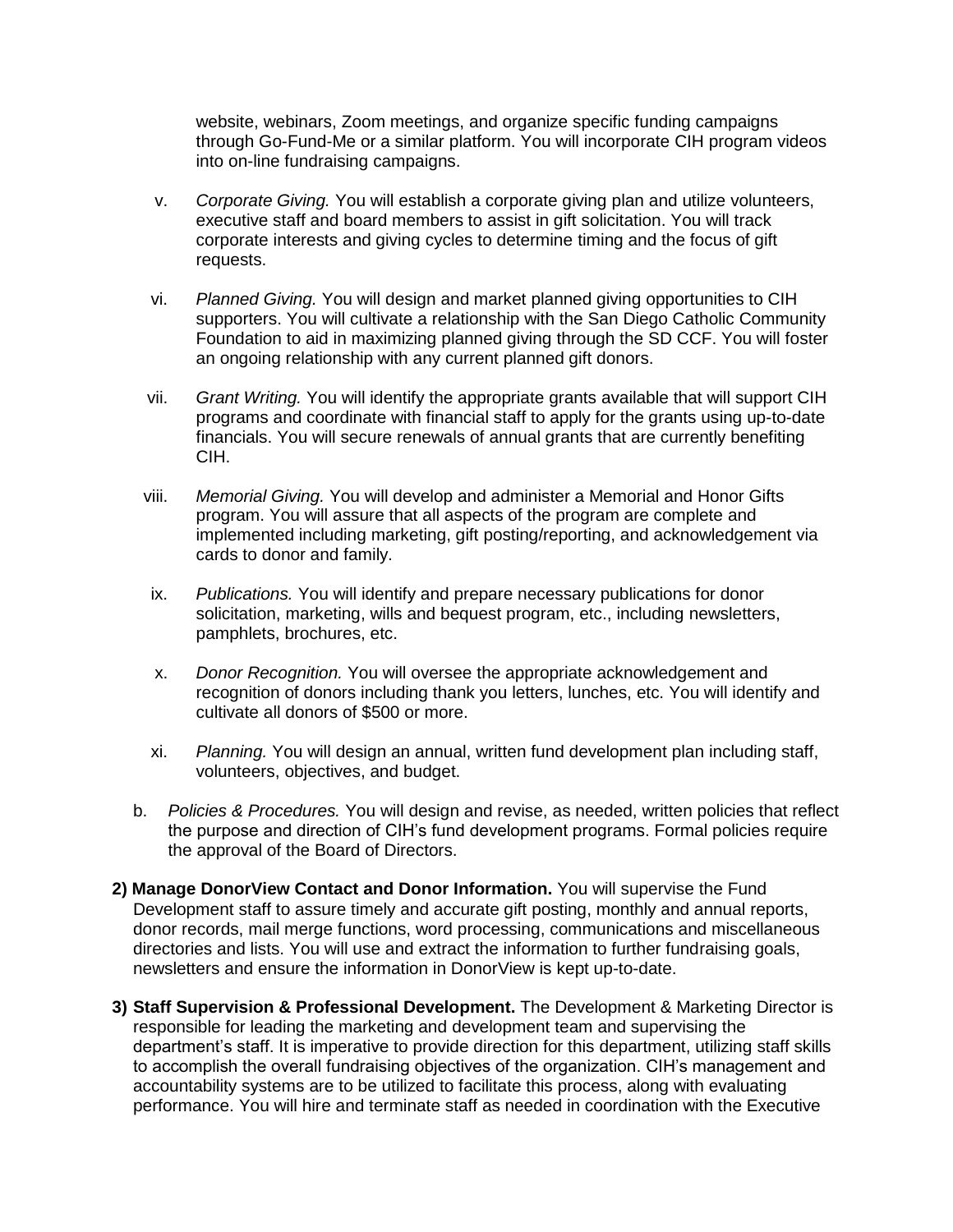Director. You will also plan and coordinate appropriate training and skill development for all fund development staff.

- **4) Marketing.** The focus of marketing shall be primarily to develop strategies that spread the message of CIH, increase awareness of human trafficking in San Diego, and solicit donations.
	- a. *Marketing Materials.* Your job is to communicate to the marketing and development team what marketing materials need to be developed. It is your responsibility to create a strategic plan for the creation of these materials and hold the team accountable for its execution after assigning various tasks to team members. Materials should portray a consistent image of CIH (branding) throughout everything that is visible to the public: website, emails, social media, paper mailings, in-person events, and community awareness events.
	- b. *Marketing Campaigns.* You will create marketing campaigns throughout the year that include, but are not limited to: Capital Campaigns, various drives for the Adult Program, the Annual Gala and other in-person fundraisers.
- **5) Public Relations.** The focus of public relations shall be the establishment of a publicity program, the design of program priorities, and the necessary evaluations of each program component.
	- a. *Publicity Plan.* You will oversee the development and implementation of an annual plan to gain increased visibility for CIH in the community.
	- b. *Delegation.* You will delegate specific duties to appropriate staff and monitor results.
	- c. *Agency Clients.* You will maintain agency standards of confidentiality and personal dignity when involving children or families in special events, photo shoots or any interaction with the media.
	- d. *Radio, Television and Print Interviews.* You will solicit opportunities for CIH/ED to be interviewed on Catholic or other radio and television programs such as Relevant Radio, EWTN, and the National Catholic Register.
- **6) Budgeting.** You will prepare preliminary budget estimates for annual fundraising, marketing, and public relations expenditures and monitor actual monthly expenses against the budget. After Board approval of budgets, the Development Director will be held responsible for the team staying on budget.

#### PRINCIPAL INTERACTIONS

Principal relationships include: the CEO, Office Manager, Marketing Associate, assigned web master, Board of Directors' fundraising, event planning, and development committees.